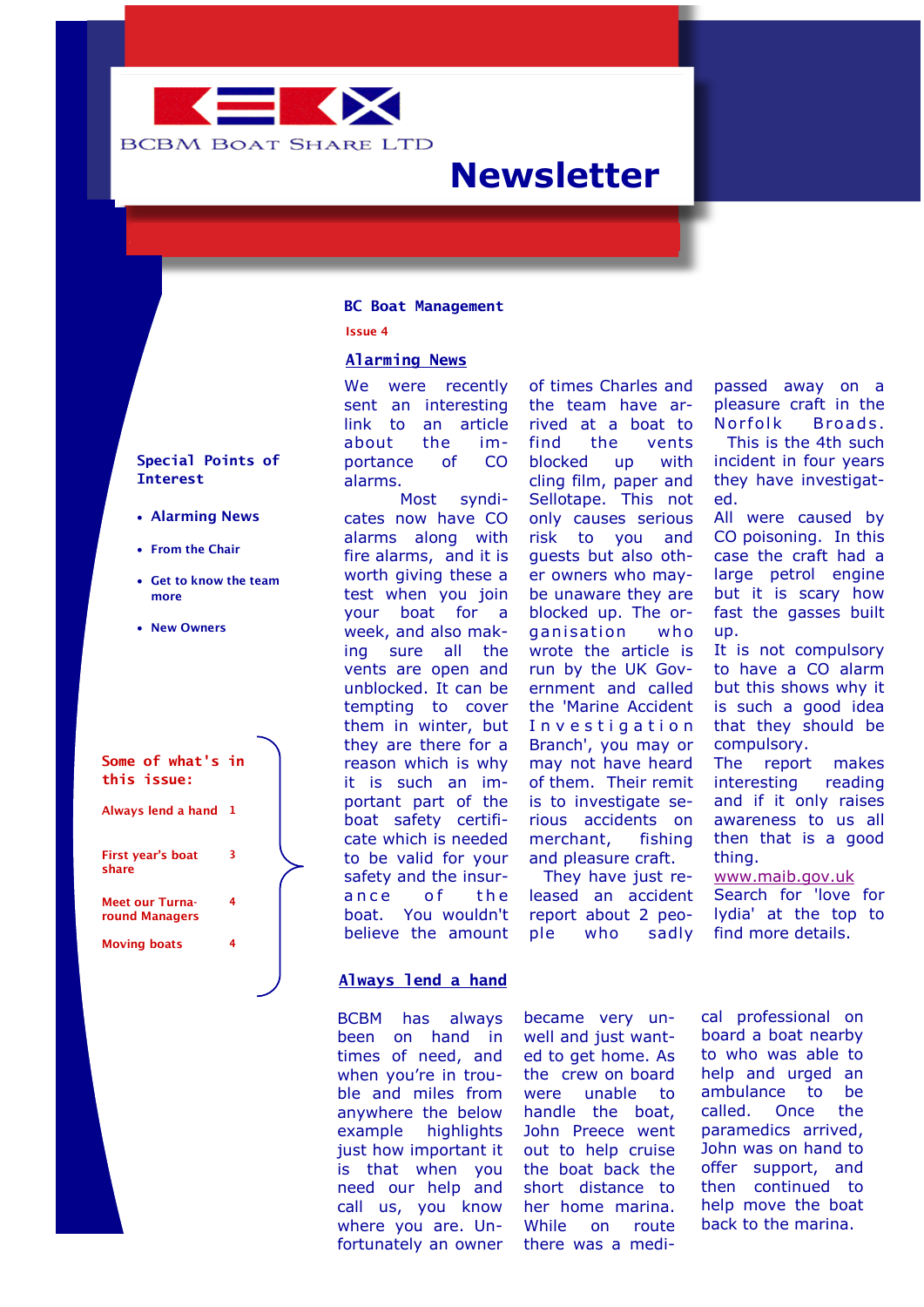#### **Newsletter Page 2**

# **From the Chair**

What a cold winter we've had. Many of you decided to still brave the cold temperatures and used this opportunity to explore the local areas near to your home marinas and use the boats as a B&B. Recently I went to Finland to try and see the Northern Lights (I was unsuccessful), but it felt colder in

the UK that my time out there. Although my hair and eyelashes froze as you can see in the picture to the right!

Braunston amongst many other places had very thick ice and the marinas were on lock down, as you can see it didn't stop the ducks though!

Some of you may know also that John Preece decided to retire at Christmas. He has chosen to make use of his new caravan with

his family and we don't blame him. John was replaced quickly with a new Turnaround Manager, Guy Lambert. Many of you will get to meet him at Aston and Kings Bromley on your next trip out. For now, stay warm and lets keep our fingers crossed for better weather soon.



# **Get to know the team more**

Why not get to know the team? This time its Tracey Merrall, we asked her a few questions to help you get to know him more.

# **What is your favourite part of the canals?**

The Shropshire Union near Beeston, where my grandparents used to live.

# **Best time of the year to cruise?**

Has to be early mornings in Spring with bacon sarnies and a brew!

# **What is on your bucket list?**

Watch the Northern Lights, learn

to play the piano, see a blue whale and cuddle a lion cub!

#### **Best way to relax?**

Sat in the sun in my garden with a good book and large glass of chilled white wine.

# **Who is on the guest list for your ideal dinner party, alive or not?**

Paul O'Grady, Mary Berry, Jonny Vegas, Samuel L Jackson and Jennifer Saunders.

# **What quote do you live by?**

'What's the worst that can happen?'

# **'What is one thing people would be surprised to know about you?**

I completed a parachute jump to raise money for Marie Curie Cancer care—it was a static line (i.e. on my own) parachute jump at 4,000ft and I've never been so terrified in my whole life!!! Would I do it again? I might consider a tandem parachute jump, at least there's somebody else to take over if something goes wrong!



**Dee Barton of BCBM**

**"it felt colder** 

**here in the UK"**

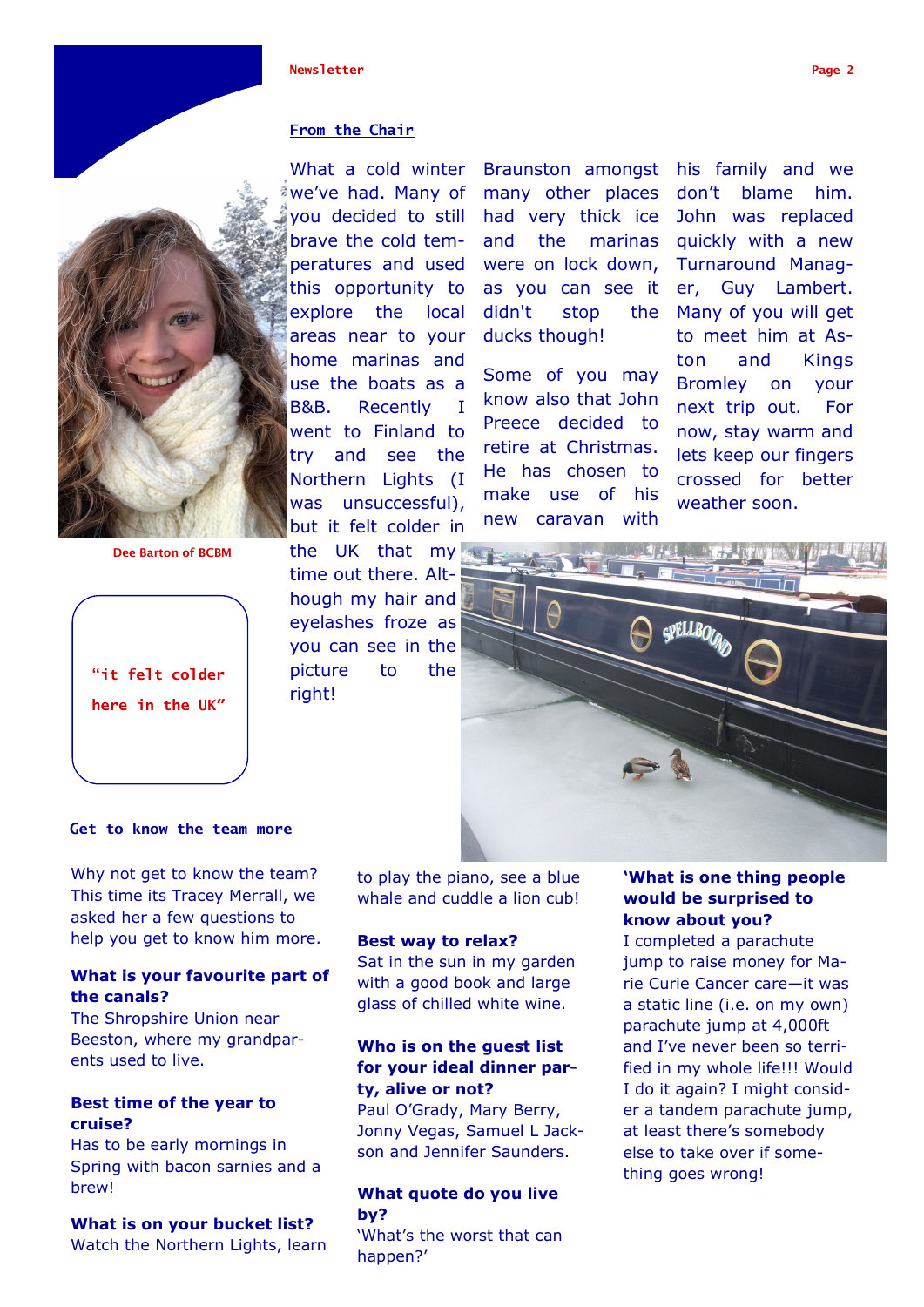**Issue 4 Page 3**



**The BCBM office in Audlem** 



#### **New Owners**

Some of you may know as part of our sales package we give a handover to new owners, usually on the first day of their first time on the boat. A member of the BCBM team is there to meet them and complete this handover, following a comprehensive checklist which we've put together containing many helpful hints and tips drawing on our many years of experience. The handover is intended to give new owners a working knowledge of their new boat, and to help them find their way around it so that their first cruise aboard is an enjoyable one. It also provides the rest of the syndicate peace of mind that everyone on board is fully aware of relevant procedures; after all, your boat is important to you and we want to make sure she is looked after and enjoyed by all.

Specific to each boat, we explain how the many fittings and pieces of equipment should be operated, and how to maintain them. We start with those checks that are essential to be carried out at various intervals during time on your boat;

basic items such as checking the water and oil levels, bow thruster, stern bearing and heating system which all helps to minimise any breakdowns, damage and inconvenience caused by the lack of these essentials. We also ensure safety on the canals and general tips for cruising are highlighted, providing guidelines of what to do in an emergency and where lifesaving equipment can be located. General checks and the daily routine running of the engine are covered, as well as refilling water and fuel tanks, and of course the essential operating of the toilet and pumping out. Not forgetting familiarisation of the electrical system and safe usage of gas appliances/ stoves.

At the end of the handover our aim is to make sure each new owner is well informed, prepared and looks forward to many happy holidays on board their new boat. As an increasing number of shares have recently been sold, the team have been very busy at various marinas with meeting and greeting!!

#### **First years' boat share**

*The following article is from on owner on Keynsham.* 

the BCBM office in Audlem where we happened upon Andrew



Our decision to try boat share was prompted in no small part by a chance meeting with Andrew Barton outside

about to leave his office for the day. He very k i n d l y s p a r e d us twent y minutes of his time, exp l a i n e d the benefits (and

possible pitfalls) of boat sharing, and left us enthused.

We viewed Keynsham at Droitwich, knowing that the boat was moving to Aston in March. The BCBM representative thoroughly explained how boat share worked and we took the plunge. The necessary paperwork, administrative and monetary arrangements all went smoothly and we became proud joint owners.

As boating virgins we were grateful for John Preece's thorough introduction to the intricacies of Keynsham, and prior to our first trip we arranged some training with TR Boat Handling (highly recommended) and have not looked back (even when reversing!). One learns to plan ahead,

plan manoeuvres well in advance and NOT PANIC.

BCBM have been very helpful and pro-active, and have responded quickly to queries, even though they have doubtless heard the same questions time and again.

We have been north along the Caldon canal, south beyond Alrewas and west to Autherley. We have had rain, sun, ice and wind and have enjoyed it all, other than wind which makes handling an interesting occupation.

Would I recommend boat share ? Most definitely.